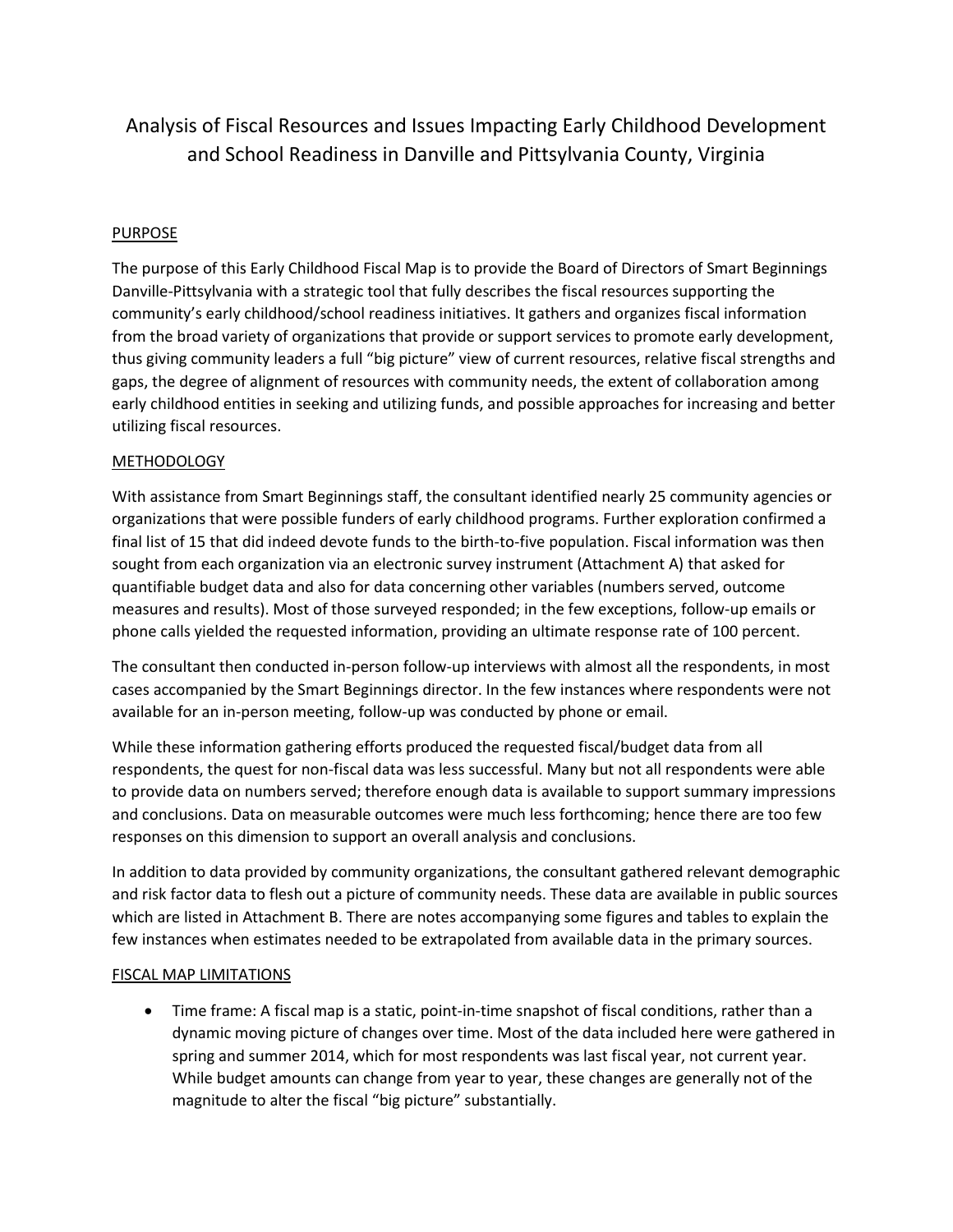Entitlements: There a several federal entitlement programs (TANF, SNAP, Medicaid) that spend substantial amounts on birth-five but do not serve birth-five categorically. Breaking out such data by age group is beyond the scope of this project so these amounts are not included in the analysis, apart from some Medicaid funding at PATHS and the CSB that can be isolated to birthfive.

## COMMUNITY DEMOGRAPHICS/RISK FACTORS

Table 1 lists key population estimates in Danville and Pittsylvania. Particularly relevant are the multiple indicators of the high level of economic distress (poverty, unemployment, low median income) in the two locales. These indicators are worse than the state average in both communities, though clearly economic distress is concentrated more heavily in Danville.

|                                                | <b>Danville</b> | Pittsylvania | Virginia | Dan-Pittsyl<br><b>Total</b> |
|------------------------------------------------|-----------------|--------------|----------|-----------------------------|
| <b>Total Population</b>                        | 43,100          | 62,600       |          | 105,700                     |
| Number of Children                             | 9,300           | 13,800       |          | 23,100                      |
| Children $<$ Age 5                             | 2,760           | 2,990        |          | 5,750                       |
| Children by Race:                              |                 |              |          |                             |
| <b>Black</b>                                   | 48%             | 22%          |          |                             |
| White                                          | 47%             | 76%          |          |                             |
| Other                                          | 5%              | 2%           |          |                             |
| Children $<$ Age 6 With<br>All Parents Working | 69%             | 71%          | 66%      |                             |
| Median Household<br>Income:                    | \$31,000        | \$40,600     | \$62,700 |                             |
| <b>Black</b>                                   | \$24,700        | \$30,100     | \$43,800 |                             |
| White                                          | \$36,300        | \$45,500     | \$69,200 |                             |
| Poverty Rate - All                             | 26%             | 15%          | 12%      |                             |
| <b>Unemployment Rate</b>                       | 9.5%            | 6.5%         | 5.5%     |                             |
| Adults who are High<br><b>School Graduates</b> | 78%             | 79%          | 88%      |                             |
| <b>On-time Graduation</b><br>Rate              | 75.6%           | 90.3%        | 89.9%    |                             |

# Table 1: Selected Danville-Pittsylvania Demographic Indicators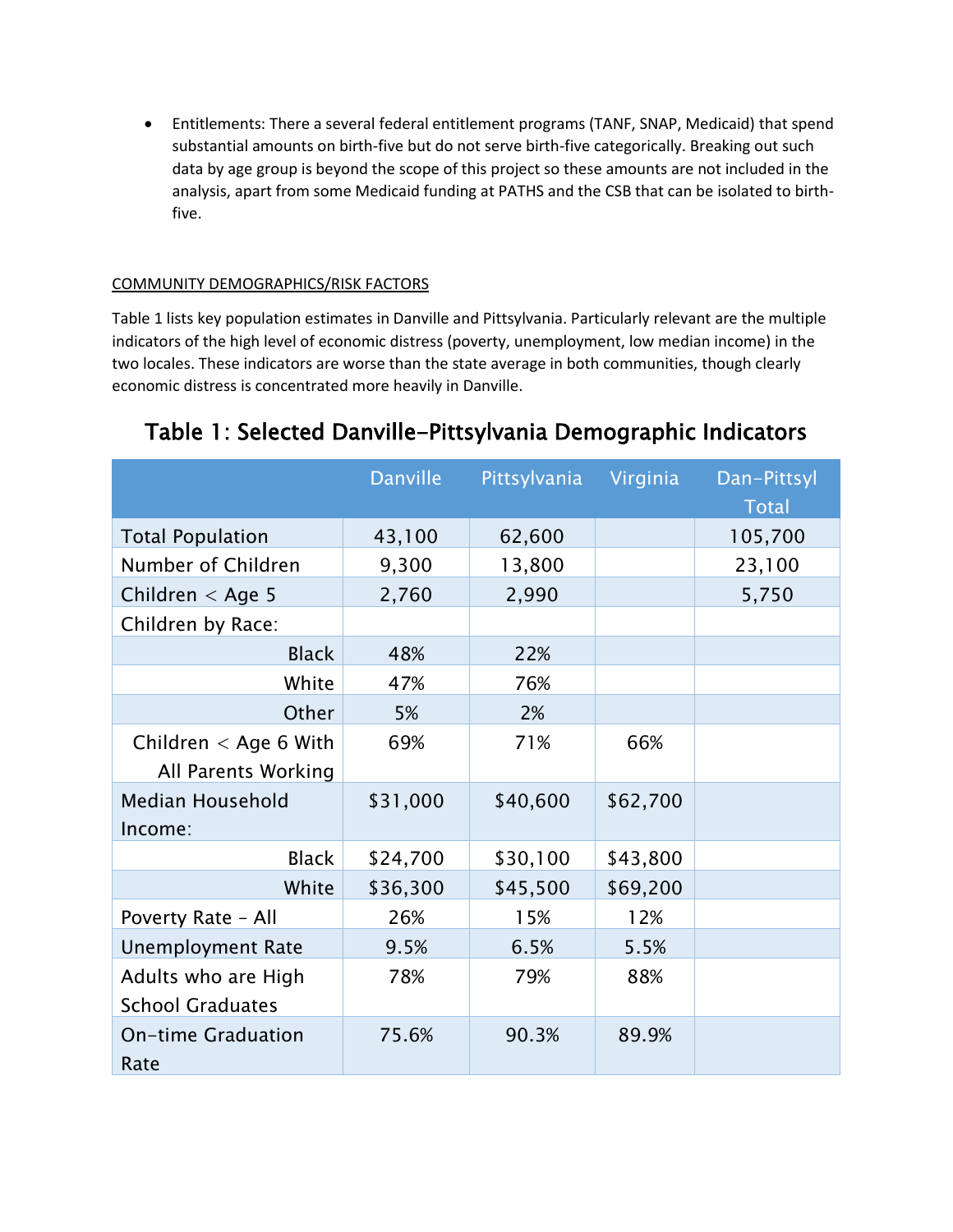One perhaps surprising figure is the percentage of children younger than six whose parents are working, which exceeds the state average in both locales. In light of the figures for low median income and high poverty, the high percentage of working parents with children not yet in school indicates that many working parents are in low-wage jobs and will struggle to find affordable child care.

Table 2 presents data more directly related to the challenge of promoting early child development and school readiness in Danville and Pittsylvania. Overshadowing all other indicators is the child poverty rate: Danville's rate of 41 percent is the highest in Virginia; and Pittsylvania's rate of 21 percent exceeds the state average of 15 percent by a wide margin.

|                                                                             |       | Danville Pittsylvania Virginia |      | Dan-<br><b>Pittsyl</b><br><b>Total</b> |
|-----------------------------------------------------------------------------|-------|--------------------------------|------|----------------------------------------|
| <b>Child Poverty Rate</b>                                                   | 41%   | 21%                            | 15%  |                                        |
| <b>Free/Reduced Price Lunch</b>                                             | 77%   | 54%                            | 41%  |                                        |
| <b>Estimated Number of Children</b><br>$<$ Age 5 In Poverty ( $<$ 100% FPL) | 1,130 | 480                            |      | 1,610                                  |
| Estimated Number $<$ Age 5 Who<br>Are Low-Income (<200% FPL)                | 2,125 | 1,615                          |      | 3,740                                  |
| <b>Low Birth-Weight Newborns</b>                                            | 10.8% | 8.9%                           | 8.2% |                                        |
| <b>Non-Marital Births</b>                                                   | 64%   | 45%                            | 35%  |                                        |
| Births to Mothers With $< 12$ <sup>th</sup><br><b>Grade Education</b>       | 15.5% | 11.3%                          | 9.7% |                                        |
| Birth Rate Per 1000 Teens                                                   | 16.2  | 13.1                           | 11.8 |                                        |
| <b>Uninsured Children</b>                                                   | 7%    | 8%                             | 6%   |                                        |

# Table 2: Selected Danville-Pittsylvania Childhood Risk Factors

Growing up in poverty exposes children to a host of risks that can compromise healthy development. These risks are associated with higher rates of many troublesome cognitive, academic, health, socialemotional, and behavioral outcomes during childhood and beyond. Table 2 documents multiple risks impacting the communities' youngest children. Again, though these risks, all associated with child poverty, are more prominent in Danville, they are also present in Pittsylvania at levels exceeding state averages.

## ESTIMATING THE NUMBER OF CHILDREN AT-RISK OF ENTERING SCHOOL ALREADY BEHIND

The federal poverty level for a family of four in 2014 was \$23,850 annually. Clearly children living in poverty are at substantial risk of starting school already behind. Yet most child development researchers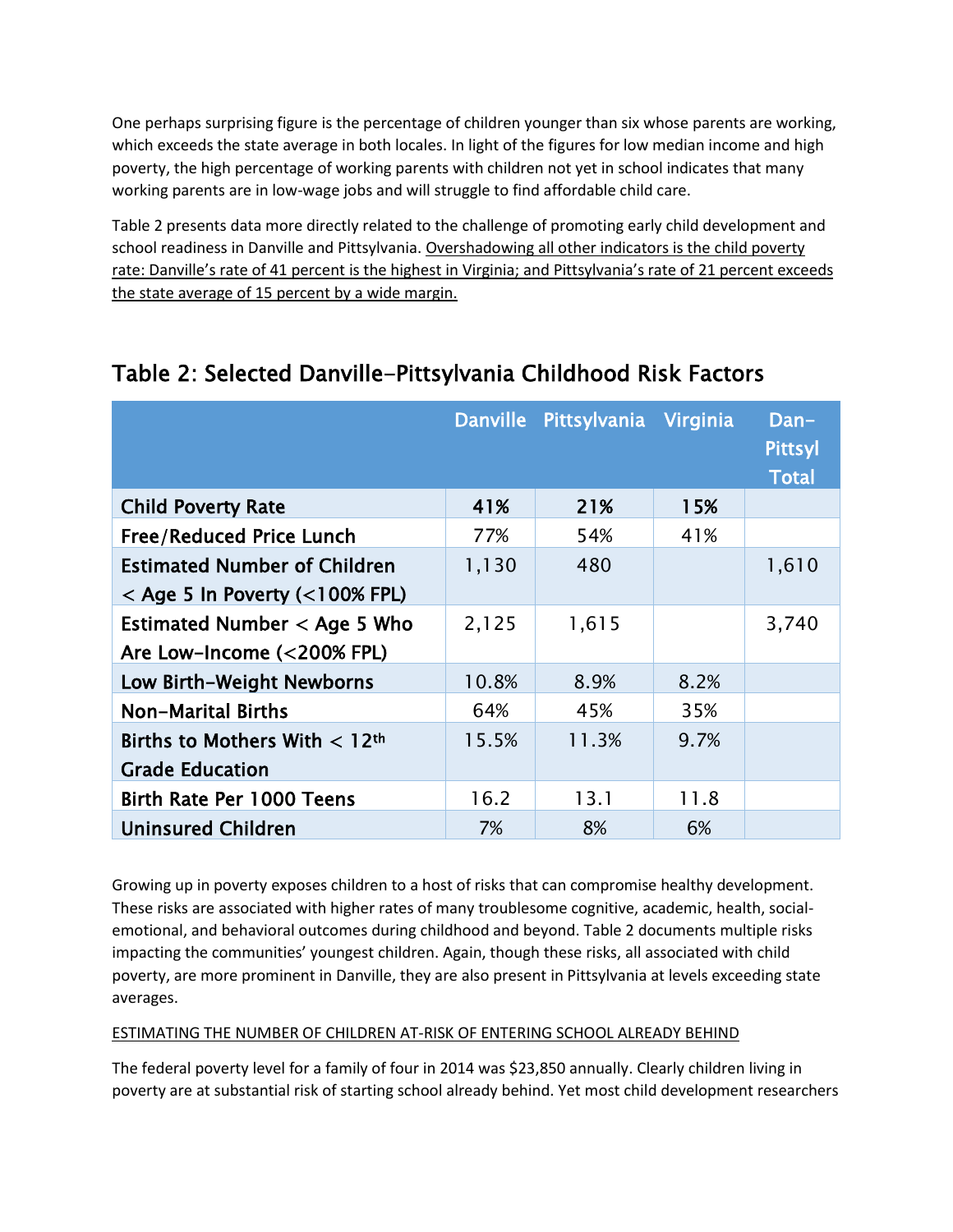and public policy experts agree that children growing up in "low-income" families, usually defined as those between 100 and 200 percent of the federal poverty level, are also exposed to multiple risk factors likely to compromise early development and school readiness. Therefore, estimating the combined number of children under age 5 who are "low-income" and "in poverty" provides a measure of the level of community risk.

The federal government routinely computes a reliable and readily available figure on which to base such an estimate – the percentage of students who qualify for Free and Reduced-Price Lunch (FRPL). Children living at or below 185 percent of the federal poverty level qualify, so the figure is a conservative estimate of the percentage of children in "poverty and "low-income" status combined. In 2014, the 185 percent level corresponded to an annual income of \$44,122 for a family of four. As shown in Table 2, applying the FRPL percentages for Danville (77 percent) and Pittsylvania (54 percent) to the estimated number of children younger than age 5 (2760 and 2990 respectively) yields an estimated 2125 children in Danville and 1615 in Pittsylvania at-risk of entering kindergarten already behind. The total (3740) represents fully 65 percent of all children under age 5 in Danville and Pittsylvania.

This figure has two important policy implications: first; multiple community interventions targeted to this at-risk population are needed in order to address the scope of the school readiness challenge; and second; conversely, with 65 percent of children likely to be at-risk, even universal interventions applied to all children and families in the community will have some impact on the at-risk group.

### ANNUAL FUNDING SOURCES AND AMOUNTS

Danville and Pittsylvania combined, via the organizations studied for this report, are investing more than \$13 million per year to support initiatives that promote early childhood development and school readiness. The amount and proportion invested by each major funding source are shown in Figure 1.



# **Figure 1: Total Funding By Source**

Government is by far the leading source of early childhood funding; federal, state and local governments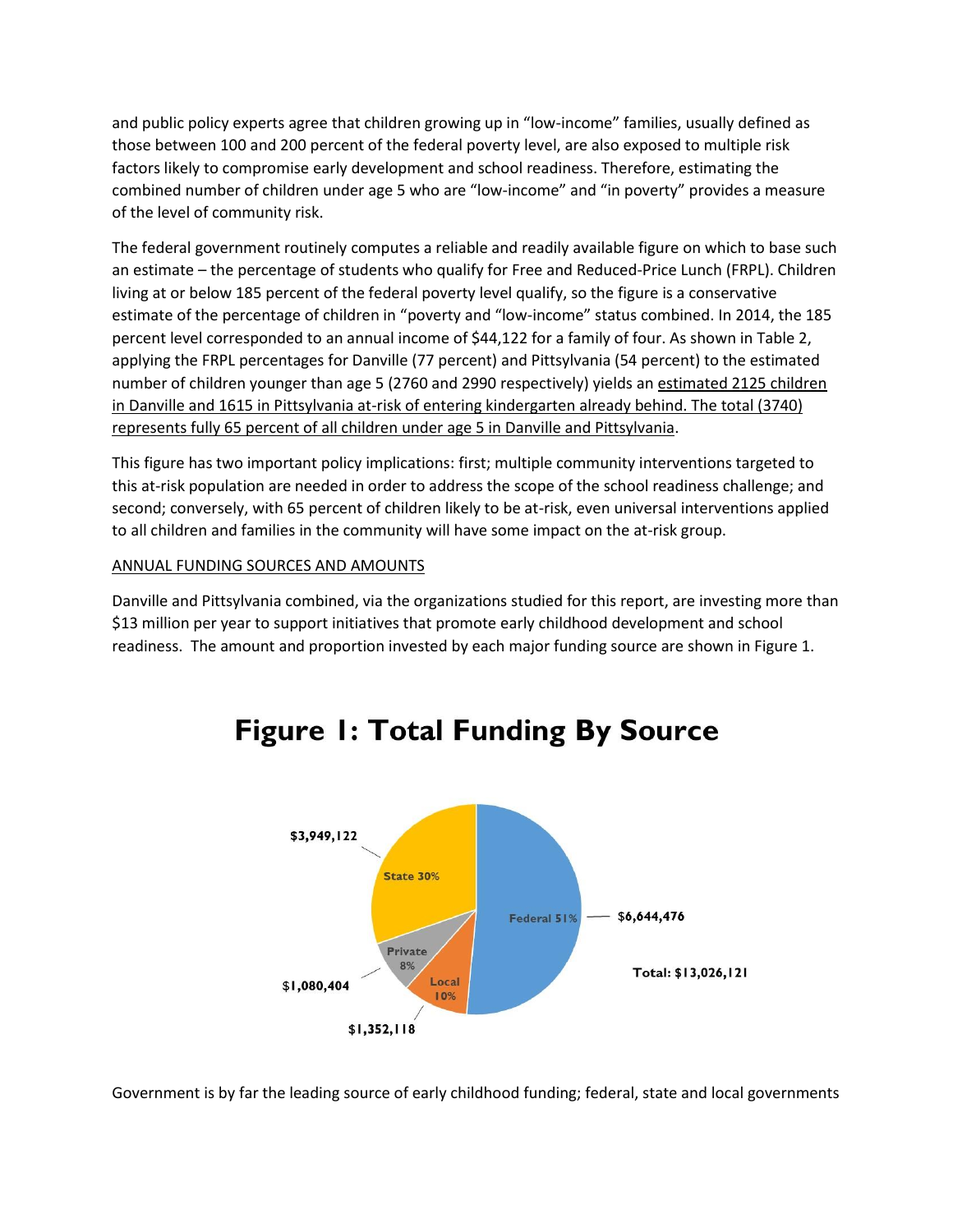combined are responsible for 92 percent of all funds, with the remaining 8 percent coming from various private sources. The federal government at 51 percent of total funding is the leading source, with state government ranked second with 30 percent of the total.

Table 3 breaks out funding by source for each of the fifteen organizations studied for this report. Clearly there are multiple organizations with a major investment, and therefore a huge stake, in the early childhood domain. The two school systems, with a combined 31 percent stake, and the two Head Start programs with a combined 26 percent, are the leading fiscal stakeholders. Two health entities, the Public Health Department and PATHS, are substantial investors with a combined 16 percent of total funding. The respective Departments of Social Services combined have nearly 13 percent of the total; the Danville-Pittsylvania Community Services Board is at 6 percent.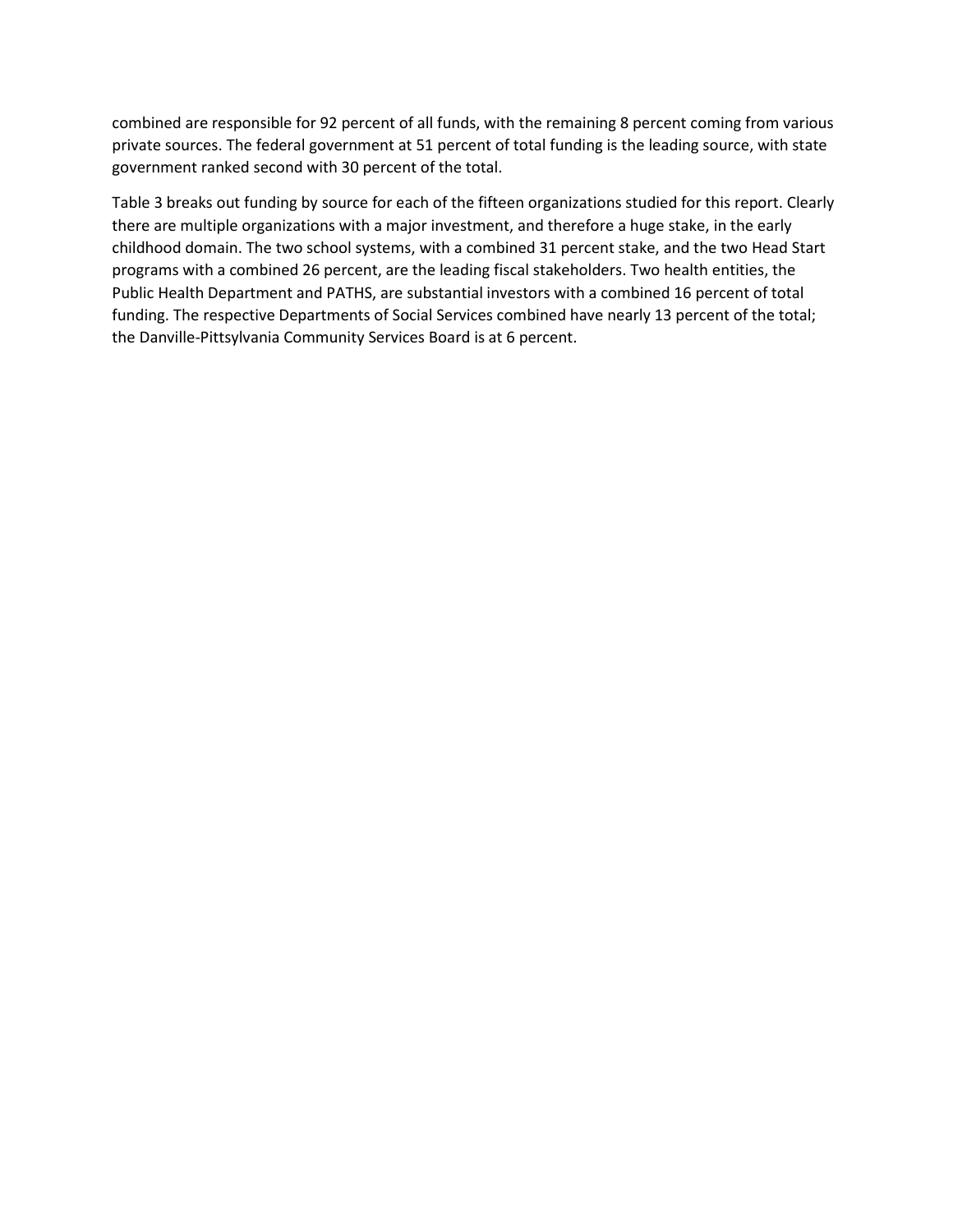|                                                                | <b>Federal</b> | <b>State</b> | <b>Local</b> | <b>Private</b>        | <b>Total</b> | <b>Percent of</b><br>Grand<br><b>Total</b> |
|----------------------------------------------------------------|----------------|--------------|--------------|-----------------------|--------------|--------------------------------------------|
| Pittsylvania<br><b>Schools</b>                                 | 295,170        | 1,351,392    | 434,477      |                       | 2,081,039    | 16.0%                                      |
| <b>Danville</b><br><b>Schools</b>                              | 364,144        | 965,396      | 641,778      |                       | 1,971,318    | 15.1%                                      |
| Pittsylvania<br><b>Head Start</b>                              | 1,933,854      |              |              |                       | 1,933,854    | 14.8%                                      |
| <b>CIC Head</b><br><b>Start</b><br>(Danville)                  | 1,433,935      |              |              |                       | 1,433,935    | 11.0%                                      |
| <b>PATHS</b>                                                   | 508,481        | 275,075      |              | 300,589               | 1,084,145    | 8.3%                                       |
| <b>Danville DSS</b>                                            | 759,007        | 292,853      |              |                       | 1,051,860    | 8.1%                                       |
| Health Dept.                                                   | 455,090        | 345,997      | 215,413      |                       | 1,016,500    | 7.8%                                       |
| Danville-<br>Pittsylvania<br><b>CSB</b>                        | 475,369        | 307,479      |              |                       | 782,848      | 6.0%                                       |
| <b>Smart</b><br><b>Beginnings</b><br>Danville-<br>Pittsylvania |                | 69,000       | 6,000        | 694,565               | 769,565      | 5.9%                                       |
| Pittsylvania<br><b>DSS</b>                                     | 419,427        | 173,090      |              |                       | 592,517      | 4.5%                                       |
| <b>Danville</b><br><b>Community</b><br><b>College</b>          |                | 148,840      |              | 25,000                | 173,840      | 1.3%                                       |
| <b>Danville</b><br>Regional<br><b>Medical</b><br>Center        |                |              |              | 60,250                | 60,250       | 0.5%                                       |
| Pittsylvania<br><b>Public Library</b>                          |                |              | 29,850       |                       | 29,850       | 0.2%                                       |
| <b>Danville</b><br><b>Public Library</b>                       |                |              | 24,600       |                       | 24,600       | 0.2%                                       |
| <b>VCU Literacy</b><br>Institute                               |                | 20,000       |              |                       | 20,000       | 0.2%                                       |
| <b>Grand Total</b>                                             | 6,644,476      | 3,949,122    |              | $1,352,118$ 1,080,404 | 13,026120    | 100.0%                                     |

# Table 3: Organizations by Funding Source and Total Funds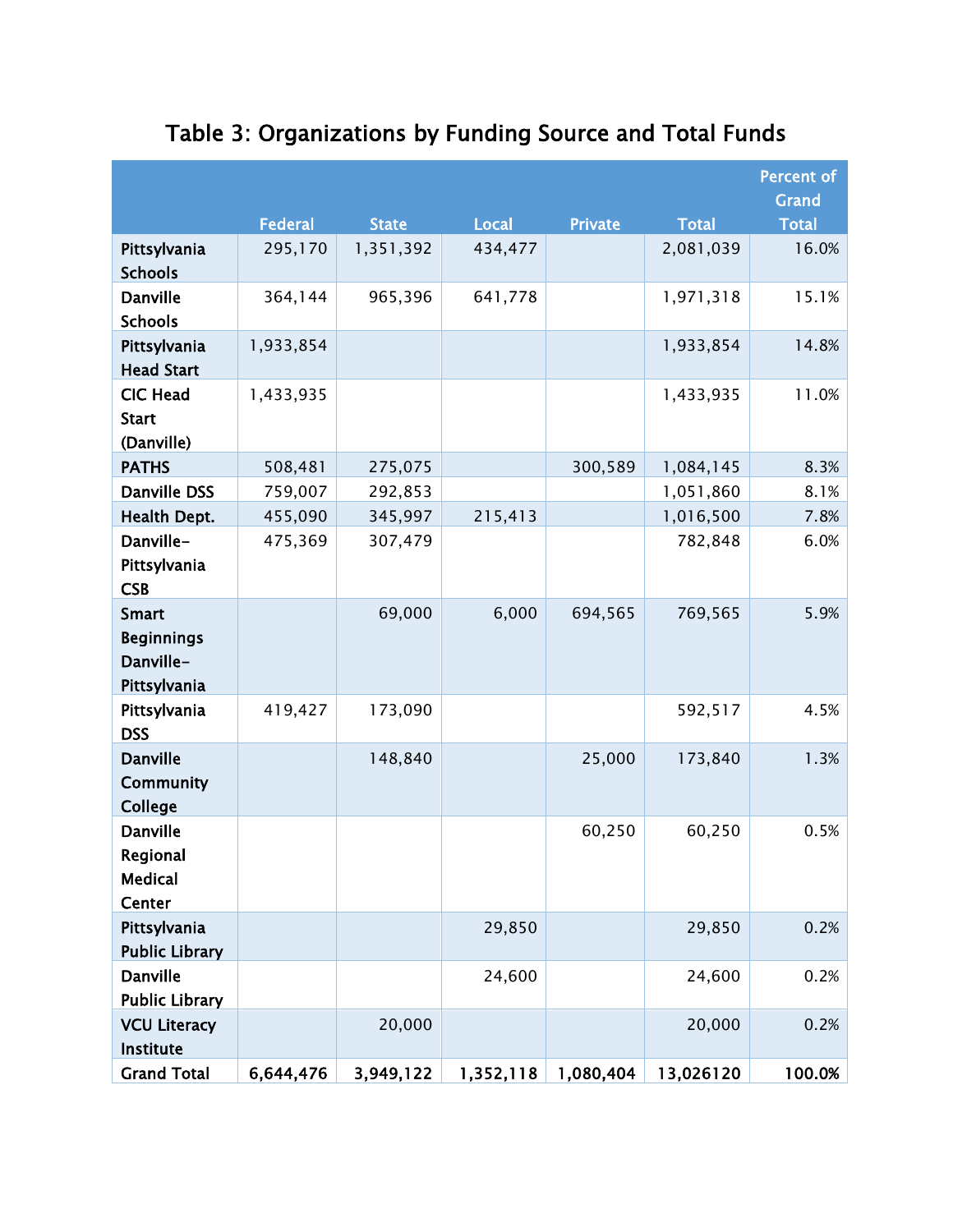It is noteworthy that the nearly \$770,000 invested by Smart Beginnings Danville-Pittsylvania, the public/private entity voluntarily created by community stakeholders to foster early childhood initiatives and system-building, represents a substantial 6 percent of total funding. Noteworthy as well is the major private philanthropic investment in Smart Beginnings, most of which comes from a substantial grant from the Danville Regional Foundation (\$679,065). This contribution alone makes the community philanthropic sector a major stakeholder in the early childhood/school readiness domain.

Table 4 displays all the amounts contributed by private sources. After Smart Beginnings, only the private-sector organization PATHS has substantial funding from private sources (\$300,589). Its funding includes foundation support (\$32,305), private donations (\$97,491) and fees for service (self-pay and private insurance payments of \$170,793).

| <b>Source</b>                       | <b>Amount</b> |
|-------------------------------------|---------------|
|                                     |               |
| Danville Regional Foundation        | \$679,065     |
| <b>Donations</b>                    | \$99,991      |
| Private Insurance                   | \$96,465      |
| Self-Pay Fees                       | \$74,328      |
| Other                               | \$60,250      |
| <b>Other Foundations</b>            | \$32,305      |
| J.T. Minnie Maude Trust             | \$25,000      |
| Community Foundation Dan River Rgn. | \$13,000      |
| Total                               | \$1,080,404   |

# Table 4: Private Fund Sources

Organizations with a Major Investment in Service Delivery to Birth-to-Five: It is also helpful to note the funding levels supporting the larger discrete service programs or interventions within the fifteen Danville-Pittsylvania organizations studied (Table 5). The largest community programs are the two Head Start programs and the two school division pre-k programs. This list of thirteen discrete programs, each with a substantial investment, gives a good overall picture of the network of major early childhood interventions available in Danville and Pittsylvania.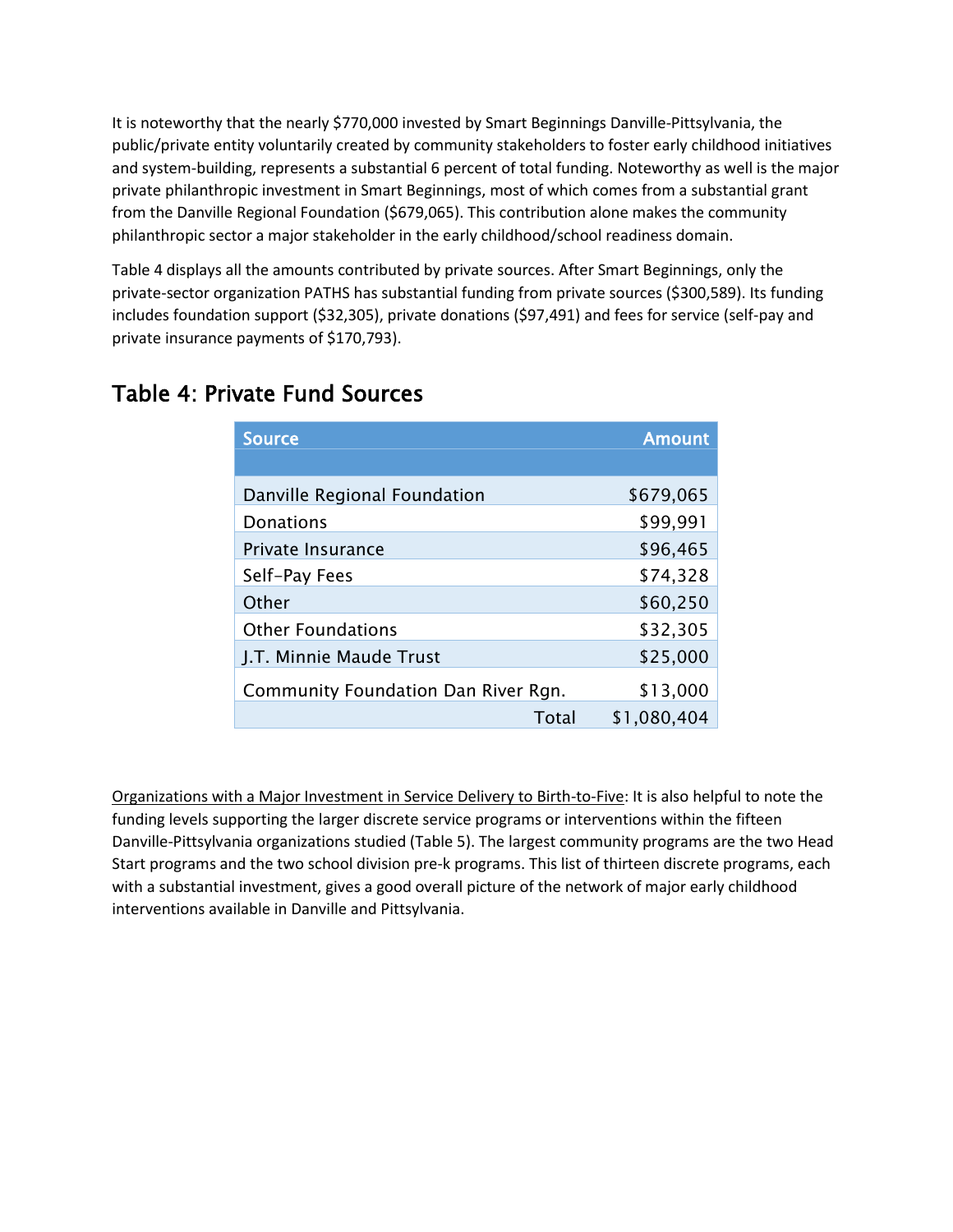|  |  |  |  |  |  | Table 5: Funding for Direct Service Programs |
|--|--|--|--|--|--|----------------------------------------------|
|--|--|--|--|--|--|----------------------------------------------|

| Program                                                 | <b>Amount</b> |
|---------------------------------------------------------|---------------|
| Pittsylvania Head Start                                 | \$1,933,854   |
| <b>CIC Head Start (Danville)</b>                        | \$1,433,935   |
| Danville Schools Pre-K (VPI and Title I)                | \$1,606,893   |
| Pittsylvania Schools Pre-K (VPI and Title I)            | \$1,490,813   |
| Danville Schools Early Childhood Spec. Ed. (Part B)     | \$364,425     |
| Pittsylvania Schools Early Childhood Spec. Ed. (Part B) | \$590,226     |
| Infant Services (Part C) - Community Services Board     | \$421,016     |
| <b>Healthy Families - Community Services Board</b>      | \$341,423     |
| <b>Child Care Assistance - Danville DSS</b>             | \$1,042,553   |
| Child Care Assistance - Pittsylvania DSS                | \$592,517     |
| Pediatric Primary Care (0-5-year olds) - PATHS          | \$1,084,145   |
| Maternal & Child Health/Pediatric Care - Health Dept.   | \$613,320     |
| WIC - Health Dept.                                      | \$400,280     |

*Note for Table 5: During the 2013-14 school year, both Danville and Pittsylvania used Title I funds to support a number of pre-k slots. For the current (2014-15) school year, favorable changes in the VPI funding formula have awarded additional VPI funds to each division, permitting them to increase the number of VPI slots and re-allocate Title I funds to meet other needs. Both divisions are accessing all available state VPI funds.* 

### A MORE STRATEGIC LOOK AT COMMUNITY INVESTMENTS IN EARLY CHILDHOOD

It will be useful to highlight a number of strategic fiscal issues and challenges suggested by the data reviewed above.

Balance of Funding Across Sectors: An analysis of the fiscal information summarized above, by sector instead of by funding source or by organization, gives a more strategic perspective. Figure 2 displays funding levels for each of six major early childhood sectors: Pre-kindergarten, health/nutrition, child care assistance, infant/toddler services, system-building/quality improvement, and early literacy. The programs or initiatives included in each sector are listed in the ensuing notes. The assignment of programs to sectors is based on "best fit", but the fit is not always perfect; e.g. Head Start is placed in the "pre-kindergarten" sector, even though each Head Start program also delivers some health services; Healthy Families is placed under "infant/toddler" even though its services continue, though in progressively diminishing intensity, until school entry.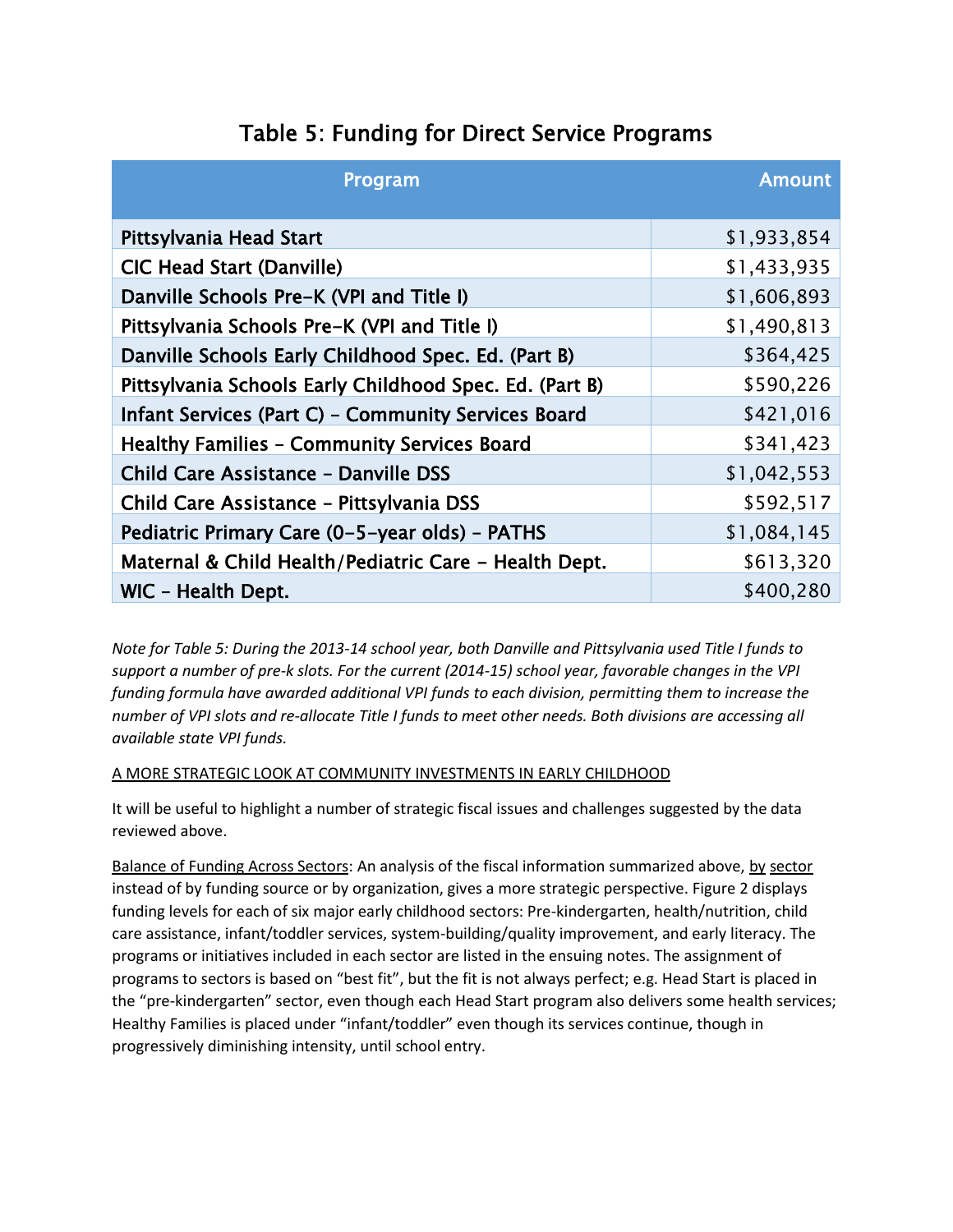# **Figure 2: Funding By Sector**



*Notes for Figure 2: Programs included in each sector are as follows:*

*Child Care Assistance: Total Danville & Pittsylvania DSS Child Care Funding (VIEW, Fee and Head Start)*

*Pre-Kindergarten: Danville and Pittsylvania Schools VPI, Title I Preschool, and ECSE (Part B). CIC and Pittsylvania Head Start.*

*Health/Nutrition: Health services at Health Department and PATHS. WIC.*

*Infant/Toddler: Healthy Families. Infant Services (Part C). Newborn parent education at DRMC. System Development/Quality Improvement: Smart Beginnings system development funds and QI funds including VSQI, Infant-Toddler Specialist Network. Danville Community College teacher training funds.*

*Early Literacy: Dolly Parton initiative. Early literacy efforts at Danville and Pittsylvania libraries. Project Excel at CIC Head Start.* 

The chart shows a preponderance of investments (57 percent) directed to the pre-kindergarten sector, composed of amounts for public school pre-k (VPI and Title I), public school early childhood special education (Part B), and Head Start. These are all categorical programs that target three- and four-year olds exclusively. Given that most of the other sectors include programs that serve some three- or fouryear olds, though not exclusively, we can conclude that the great majority of community investment in early childhood is benefiting three- and especially four-year olds.

Conversely, a much smaller 6 percent is explicitly directed to the infant/toddler sector, composed of funds for Healthy Families, Infant Services (Part C), and parent education services for parents of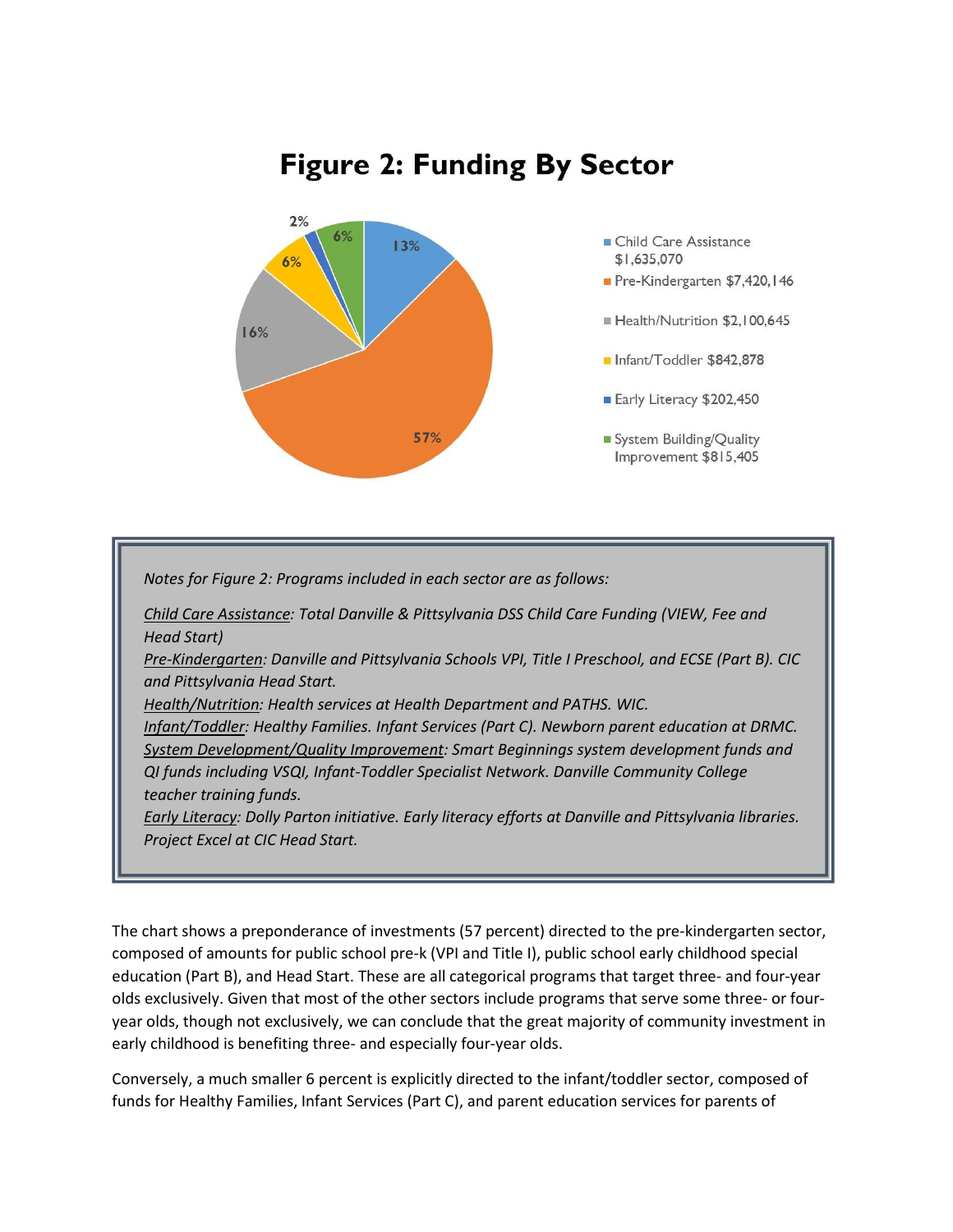newborns at Danville Regional Medical Center. Even accounting for the infants and toddlers served by programs in the other sectors (e.g. health, child care assistance), it is clear that a disproportionately small share of resources is directed to the infant-toddler age group. Deciding whether and how to address this imbalance has obvious implications for the community's strategic planning, priority setting, resource allocation, and public policy advocacy.

Stability of funding: One favorable byproduct of the high proportion of early childhood funding from public (government) sources is the relative stability of such funding. For the most part, the major government funding streams (child care assistance, special education, VPI, Head Start, maternal and child health, WIC) are fairly secure from year-to-year, though obviously subject to occasional increases or decreases depending on economic conditions and their impact on government budgets. It appears that Danville and Pittsylvania access nearly all the funding available from these mostly categorical funding streams.

The government funding stability picture has one glaring exception – funding for early childhood home visiting programs such as Healthy Families is not so routinely stable. The federal Maternal and Infant Early Childhood Home Visiting (MIECHV) initiative, part of the Affordable Care Act, has provided an infusion of funds (\$131,672) which are accessed by the Community Services Board to partially fund Healthy Families. The future of this categorical funding, and of state dollars that also help to fund local home visiting programs, must be considered uncertain.

Of special note is the 6 percent devoted to 'system development/quality improvement", which also includes amounts dedicated to professional development and preparation. Much of this \$815,405 total comes from a single source (a \$641,565 "School Readiness Initiative" grant to Smart Beginnings from the Danville Regional Foundation). Hence current support for system development/quality improvement efforts may be difficult to sustain at the same level beyond the three-year grant term. The community development/capacity-building model used by many community foundations often means their commitment is medium range (3-5 years) rather than long range. Sustainability of system-building will be a prominent and increasingly urgent fiscal challenge for Smart Beginnings and for the community, as it is for most communities.

Funding flexibility: Government categorical funding, though relatively stable, is not necessarily as flexible as funding from other sources. It can be challenging to reconcile differing agency regulations, program eligibility requirements, service delivery standards, reporting requirements, professional credentialing and other requirements in order to flexibly blend or braid funding from different sources to address unmet needs. The fiscal data summarized here show only minimal to moderate success by agencies in moving or sharing funds beyond their own walls. There are a few commendable exceptions though, including:

- Expanding Smart Beginnings child care quality improvement efforts by blending funding from multiple sources including the Virginia Star Quality Initiative, child care quality set-aside funds from Danville DSS, and the Virginia Early Childhood Foundation.
- Use of Community Development Block Grant (CDBG) funds in Danville to support facility expenses in the CIC Head Start program
- Use of DSS Family Preservation and Support funds to expand Healthy Families.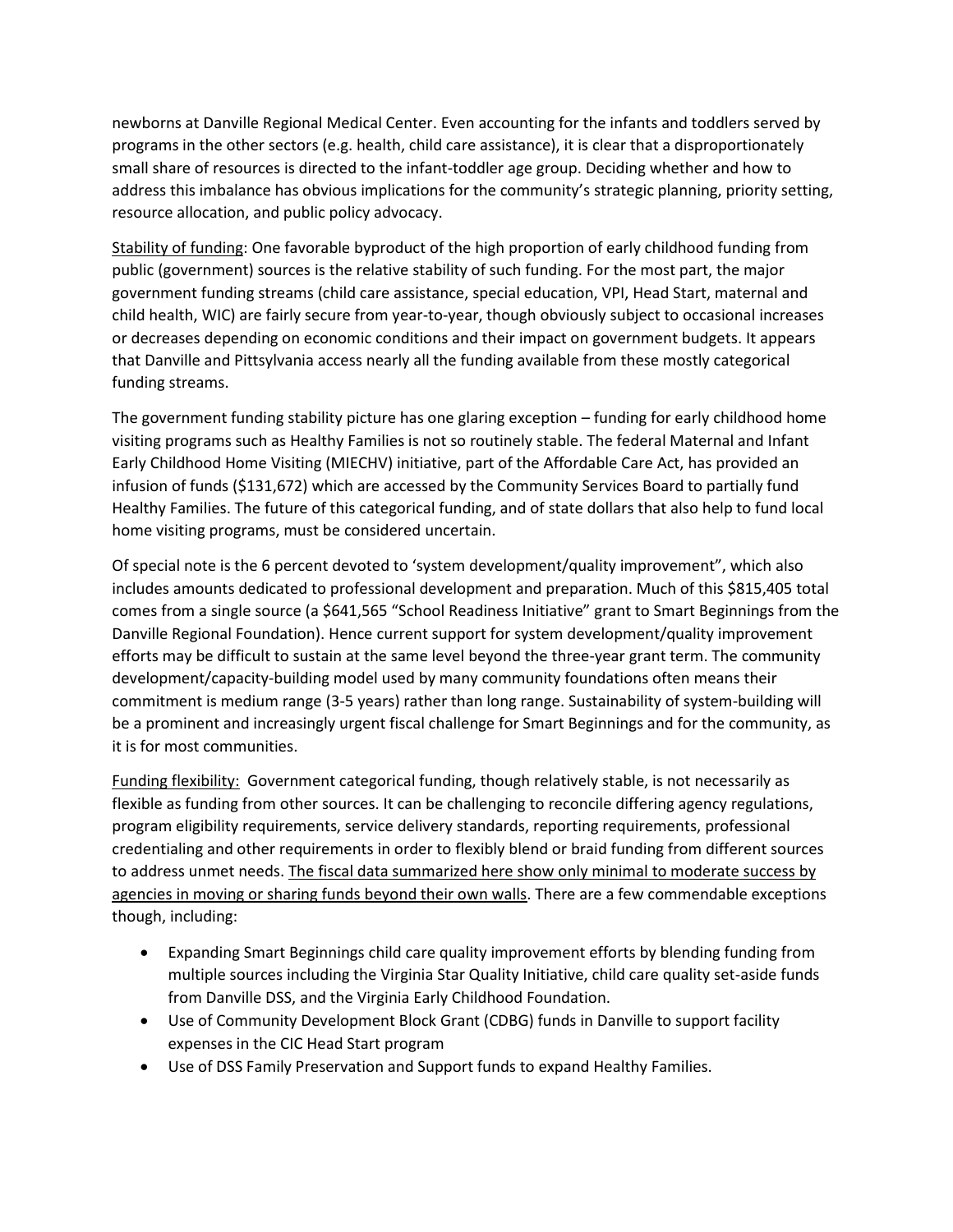Combining direct support from the Danville Regional Foundation and the VCU Literacy Institute, along with in-kind support from Smart Beginnings, to fund the collaborative Excel early literacy project at CIC Head Start.

Possible additional opportunities for blending funds from different sources are addressed in the "Missed Opportunities" section below.

Funding adequacy: One approach to judging the adequacy of current funding is to quantify, as much as possible, the degree of unmet need in various service categories. Table 6 assembles available measures or estimates of numbers served and corresponding unmet need. This can help to identify at least some of the critical funding gaps that might interfere with progress in building community-wide school readiness.

| Program                      | <b>Number</b><br><b>Served</b> | <b>Estimated</b><br><b>Number Eligible</b><br>or In Need | Number/Percent<br><b>Unserved</b> |
|------------------------------|--------------------------------|----------------------------------------------------------|-----------------------------------|
| Pre-K (4yr. olds)            | 737                            | 748                                                      | 11/2%                             |
| Pre-K (3yr. olds)            | 218                            | 748                                                      | 530/71%                           |
| <b>Home Visiting</b>         | 109                            | 730                                                      | 621/85%                           |
| Infant Services (Part C)     | 108                            | 414                                                      | 306/74%                           |
| <b>ECSE IDEA (Part B)</b>    | 81                             | 131                                                      | 50/38%                            |
| <b>Child Care Assistance</b> |                                | 2,613                                                    |                                   |

# Table 6: Numbers Served; Estimated Unmet Needs

*Notes for Table 6:*

*Pre-K: Estimated number eligible = number of 3 and 4 yr. olds at <200% federal poverty level (FPL)*

*Home visiting: Estimated number eligible = number of children < 5 years of age at <50% FPL*

*Infant Services: Number served = number receiving direct therapy services. Estimated prevalence of eligible children is 12 percent (National Early Childhood Technical Assistance Center). That prevalence yields total of 414 children < 3 yrs. of age who are potentially eligible.* 

*ECSE IDEA: In Virginia, 2.3 percent of children are enrolled in IDEA Part B services. 131 children would be enrolled if Danville-Pittsylvania reached the 2.3 percent enrollment average.* 

*Child Care Assistance: 70 percent of Danville-Pittsylvania children < age 6 have all parents working. 70 percent of Danville-Pittsylvania children < age 5 = 2613.*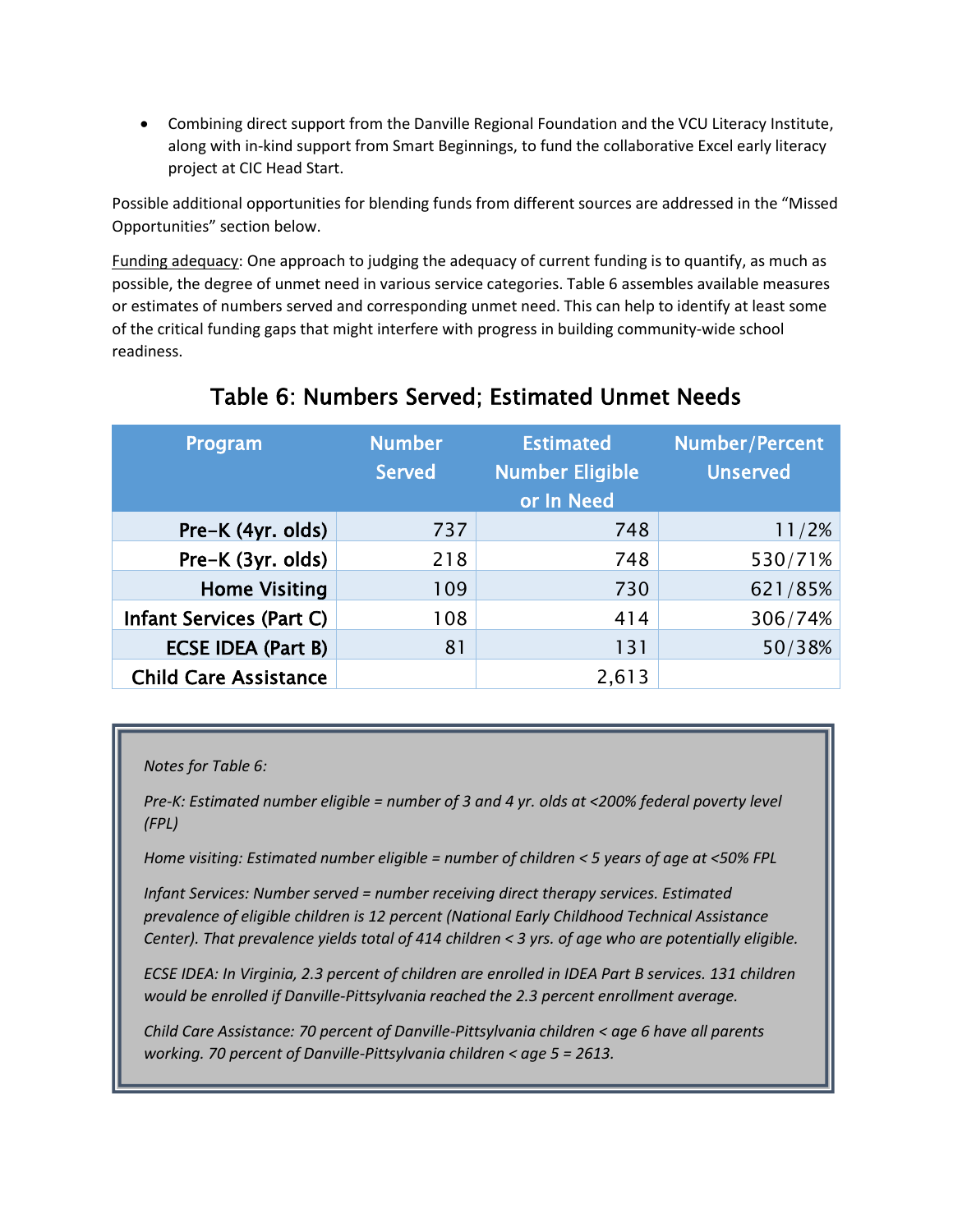## Effectiveness/Outcomes of Funded Programs and Initiatives:

The Fiscal Mapping Survey (see Methodology section) requested information about measurable outcomes produced by respondents' programs and initiatives. This request yielded very little information; as a result, there is insufficient data available for this report to assess the effectiveness of particular components of Danville-Pittsylvania's network of early childhood services. Given that many funding sources require at least a minimum level of outcome reporting, there may be discrete outcome data elements imbedded in various agency reports. Assembling and summarizing such data is beyond the scope of this report but would be a worthwhile project for the partnership to sponsor in the future.

More globally, Virginia does not yet have a comprehensive Kindergarten Readiness Assessment instrument and process by which the community could gauge overall school readiness improvements over time, though development steps are underway. Meanwhile, there are two community-level indicators available that might indicate broad effectiveness of school readiness initiatives. While there is no way to prove that changes in these measures over time were caused by such initiatives, they still offer evidence of community progress. Summary data from the two measures for 2010 to 2014 are below. These data indicate that overall school readiness has improved in both communities since 2010.

- The percentage of kindergartners failing to meet the Fall PALS-K literacy benchmark has improved (i.e. declined) in both Danville (29 percent to 14 percent) and Pittsylvania (18 percent to 16 percent).
- The K-to-third grade retention rate has declined from XXX to XXX in Danville and from XXX to XXX in Pittsylvania.

### MISSED OPPORTUNITIES; FUTURE EFFORTS TO MAXIMIZE RESOURCES

In the ongoing effort to build an early childhood system that effectively promotes healthy development and school readiness for all children, the Smart Beginnings partnership may be able to increase community resources by pursuing some prior missed opportunities, and also position itself to take full advantage of emerging opportunities. In particular, pursuing those opportunities which address significant unmet needs would produce the largest community-wide impact.

- Early Head Start: the prior unsuccessful attempt to submit a grant proposal at least provides a solid jumping-off point for another attempt. Creating an Early Head Start program would address a critical unmet need for additional services for at-risk infants and toddlers and address the funding imbalance which currently greatly favors the 3- and 4-year old population.
- Early Childhood Home Visiting: In consultation with the Virginia Home Visiting Consortium, Smart Beginnings leadership might explore possible ways to access new resources for home visiting services. CHIP of Virginia, affiliated with the national *Parents as Teachers* initiative, and the Nurse Home Visitation model program both are possible candidates for expansion into Danville-Pittsylvania. Any expansion would help to address the substantial unmet need shown in Table 6; only an estimated 15 percent of the need is being met.
- Infant-Toddler Services: State-level efforts to strengthen infant-toddler services are likely to generate new resources to aid local system development. Commendably, Smart Beginnings has already secured a state Infant-Toddler Specialist Network (ITSN) grant to enhance system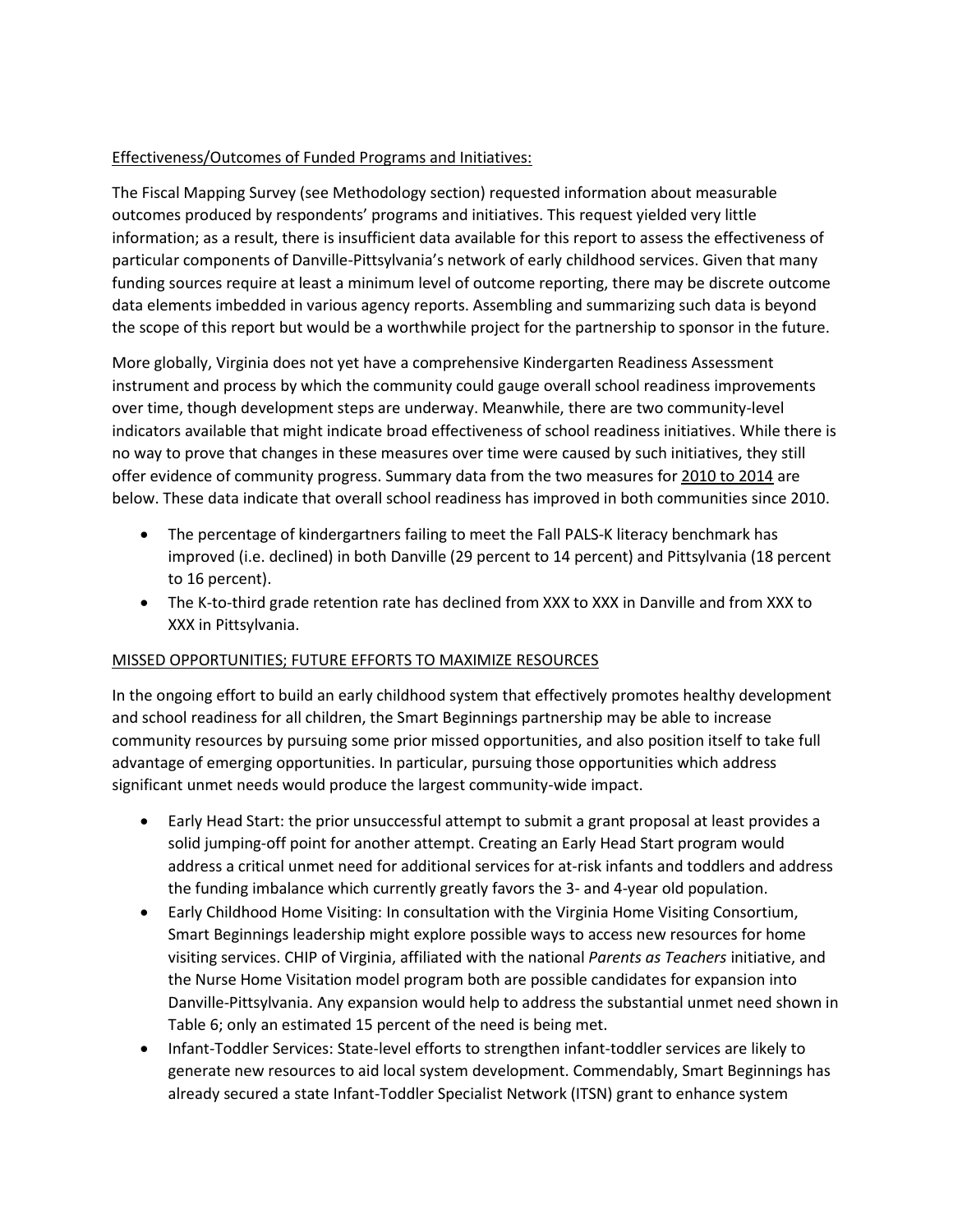development and professional development efforts in the region. The state Part C office is working with various partners to enhance mental health and social-emotional development services for at-risk toddlers. Maintaining close connections to these initiatives will position Danville-Pittsylvania for future grant opportunities.

- Parent Education: Parent education services are under-developed and directed more to parents of school-age rather than younger children. The Smart Beginnings partnership could have a leadership role in convening a parent education task force to assess local efforts and explore possible expansion and/or re-direction of current efforts to the youngest age group.
- Child Care Assistance Quality Set-Aside: Pittsylvania DSS is eligible for but does not apply for its share of this funding from state DSS. These funds could be blended with those from other sources to expand quality enhancement efforts. Danville DSS accesses its share of this funding and allocates it in this manner.
- Child-Find Efforts: While an analysis of community child-find activities is beyond the scope of this fiscal study, the data reviewed here at least suggest that many children potentially eligible for public school Early Childhood Special Education (ECSE) IDEA Part B services are not being identified and enrolled. Full enrollment of eligible children would increase the funds coming to Danville-Pittsylvania to promote optimal early development of children with delays or disabilities.

### STRATEGIC IMPLICATIONS

There are two overriding impressions of strategic significance from the fiscal data reviewed here.

Implication One: An apparent disproportionate funding balance. This imbalance, previously highlighted, results in the preponderance of funds being directed to three- and especially four-year olds, with a disproportionately small amount targeted to infants and toddlers. While this imbalance is partly driven by the categorical funds available to the community, it is also apparent that there have been missed opportunities to access additional funding to serve the infant-toddler age group. Fortunately, there are also some likely future opportunities to address the imbalance.

Implication Two: Most of the early childhood service delivery organizations in Danville and Pittsylvania act relatively independently. This review has found few examples of collaboration that require joint planning, shared or blended funding, co-location of services, joint governance and administration, mutual accountability for results, or other forms of true collaboration (there are some commendable exceptions discussed above in the "funding flexibility" section). It may be trite but also fairly accurate to say that funds, and therefore service delivery initiatives, generally remain in individual silos.

This observation is not atypical nor should it be perceived as critical – the same observation could be made about the status of early childhood system-building efforts in many or maybe even most Virginia communities. It is also apparent that the Smart Beginnings Danville-Pittsylvania partnership has fostered commendable progress in creating and improving cooperation. It is especially encouraging that the coalition already operates as a viable and stable vehicle for joint needs assessment and planning, which can be the foundation for the even deeper and more effective future collaboration needed to maximize school readiness resources.

What then might be the highest priority strategic issues to be addressed in order to break down existing funding and services silos and maximize the amount and effectiveness of early childhood funding?